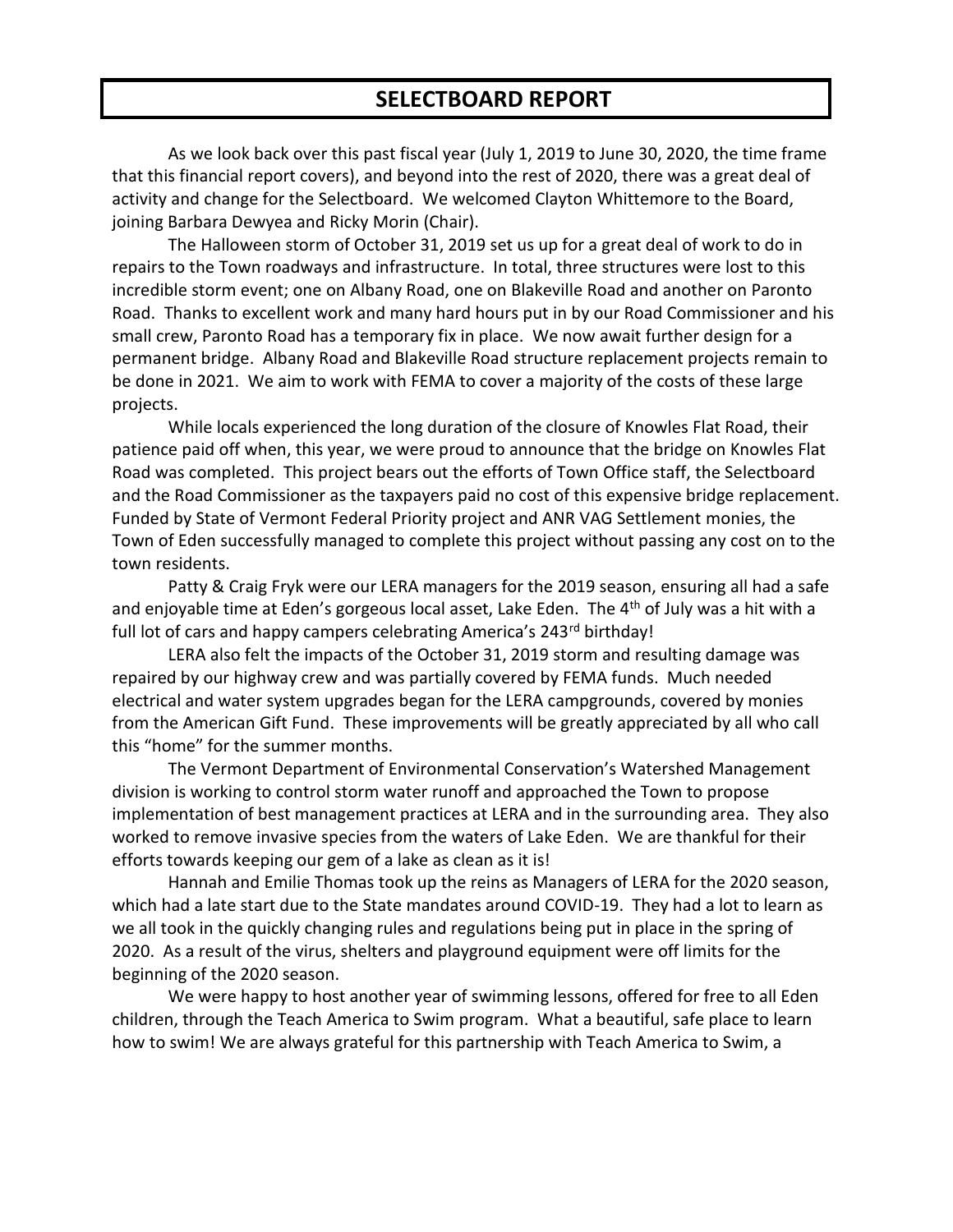## **SELECTBOARD REPORT (Continued)**

program created by Sabrina Keller in 2014. This program brings swim lessons and water safety education to local communities all across Vermont and we have been partnering with them to offer these lessons at Lake Eden since 2017. According to the National Institute of Health, formal swim lessons reduce the risk of drowning by 88%.

In July, 2020 Eden joined Belvidere, Cambridge, Hyde Park, Johnson, Morristown, Stowe, and Waterville in the Lamoille FiberNet Communication Union District. The mission of LFCUD is to make locally-controlled, affordable, and reliable high-speed internet service available to every address in the member towns. Joining the LFCUD costs taxpayers nothing, but aims to benefit all Eden residents in the future. In November, LFCUD took the first steps towards building a fiber-based broadband network in the north central Vermont region with a pole assessment, conducted by Matrix Design Group. All costs are being funded through grants and funds from the Federal CARES Act (Coronavirus Aid, Relief and Economic Security Act). We are thankful for local residents, Liza Jones and Stephanie VanBlunk for representing Eden on the LFCUD Board.

We continued our work with Lamoille County Planning Commission (LCPC) Regional Transportation Planner Rob Moore on a town-wide road erosion inventory. This inventory is required for State enforced Municipal Road General Permit (MRGP) compliance. The end goal of the inventory project is to minimize road erosion caused by storm water runoff and ensure the sediment that does erode is sufficiently filtered before reaching waterways. The Road Erosion Inventory for Eden accomplishes the following objectives: (1) an increased understanding of erosion concerns along municipal roads, (2) an inventory of hydrologically connected road segments, and (3) a five-year work plan to identify and prioritize road erosion sites. The Town of Eden is just over 64 square miles with approximately 45 miles of townowned public roads. The approximate number of hydrologically connected, municipally-owned, not fully compliant road segments in need of work before the 2036 MRPG compliance deadline is 177 segments, or approximately 11 miles. This work will be ongoing between town staff, the Highway Department and LCPC.

Green Up Day, held annually on the first Saturday of May, was another success for us here in Eden this year. We try to do our part in the Town-wide efforts to keep Eden looking its best, by taking discarded tires to be properly disposed of with monies from the Good Neighbor Fund. We are thankful for all Eden residents for doing their part to pitch in on this fun annual Vermont tradition. What a great way to jump into springtime, sleeves rolled up!

A member of the Green Mountain Club, and also an Eden land owner, Molly Flannigan transferred a 14 acre parcel over to the VT Dept. of Forests, Parks & Recreation to become a part of the Long Trail State Forest to become public land. If you've had the pleasure of enjoying time in the Long Trail State Forest, you have local landowners like this to thank. Get out and enjoy the great outdoors—we are so fortunate here in Eden to have acres and acres to explore.

We would like to take this opportunity to give thanks for the following people: Tracey Morin, for her continued years of help and support to the Selectboard, the Town Office and